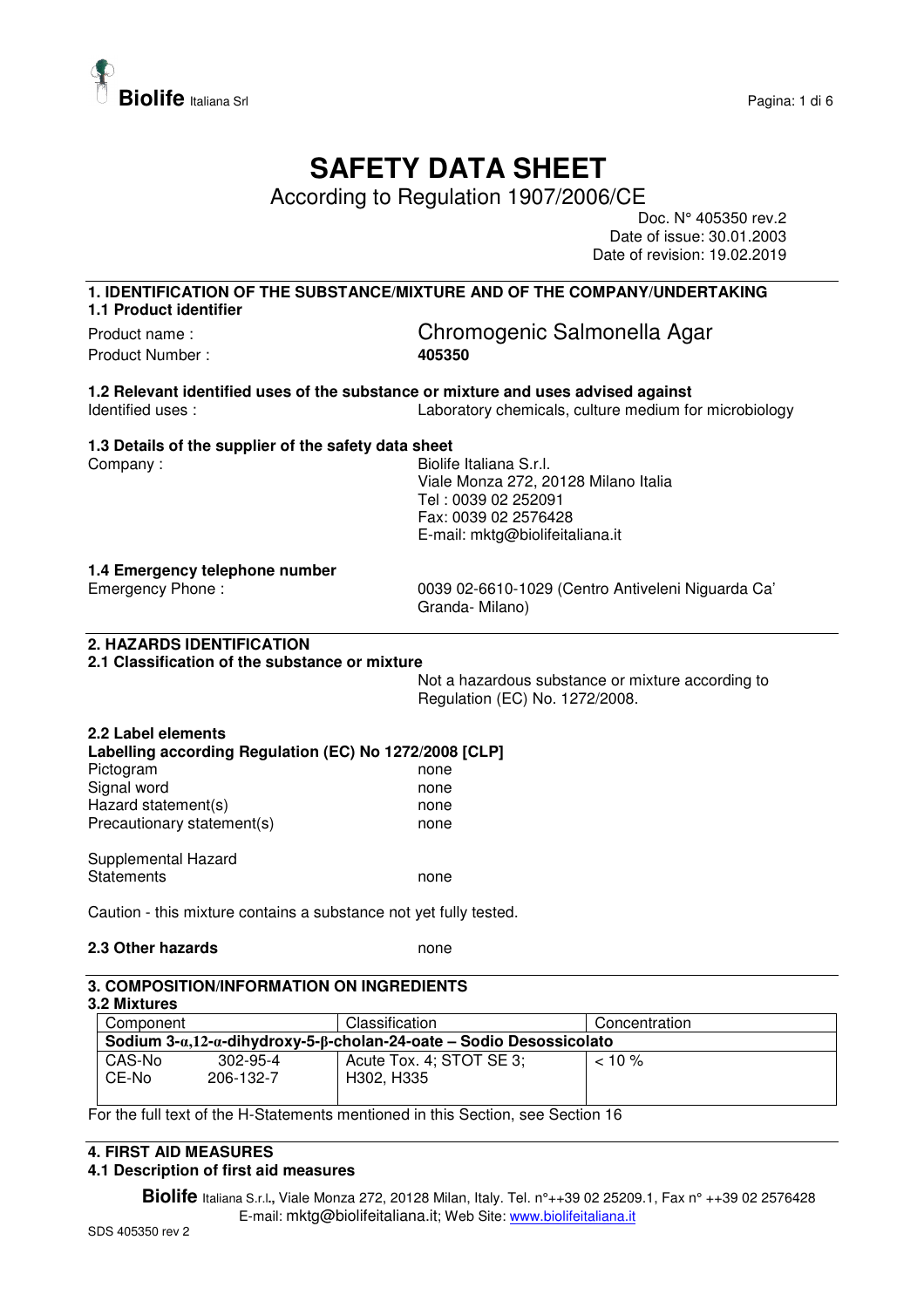

| If inhaled                                                                     | If breathed in, move person into fresh air. If not breathing,<br>give artificial respiration.                                   |
|--------------------------------------------------------------------------------|---------------------------------------------------------------------------------------------------------------------------------|
| In case of skin contact                                                        | Wash off with soap and plenty of water.                                                                                         |
| In case of eye contact                                                         | Flush eyes with water as a precaution.                                                                                          |
| If swallowed                                                                   | Never give anything by mouth to an unconscious person.<br>Rinse mouth with water.                                               |
| 4.2 Most important symptoms and effects, both acute and delayed                | To the best of our knowledge, the chemical, physical, and<br>toxicological properties have not been thoroughly<br>investigated. |
| 4.3 Indication of any immediate medical attention and special treatment needed | no data available                                                                                                               |
| <b>5. FIREFIGHTING MEASURES</b>                                                |                                                                                                                                 |
| 5.1 Extinguishing media                                                        |                                                                                                                                 |
| Suitable extinguishing media                                                   | Use water spray, alcohol-resistant foam, dry chemical or<br>carbon dioxide.                                                     |
| 5.2 Special hazards arising from the substance or mixture                      |                                                                                                                                 |
|                                                                                | Carbon oxides, Sulfur oxides, Sodium oxides                                                                                     |
| 5.3 Advice for firefighters                                                    | Wear self contained breathing apparatus for fire fighting if<br>necessary.                                                      |
| 5.4 Further information                                                        | no data available                                                                                                               |
| <b>6. ACCIDENTAL RELEASE MEASURES</b>                                          |                                                                                                                                 |
| 6.1 Personal precautions, protective equipment and emergency procedures        |                                                                                                                                 |
|                                                                                | Avoid dust formation. Avoid breathing vapors, mist or gas.<br>Ensure adequate ventilation. Avoid breathing dust.                |
| <b>6.2 Environmental precautions</b>                                           | Do not let product enter drains.                                                                                                |
| 6.3 Methods and materials for containment and cleaning up                      |                                                                                                                                 |
|                                                                                | Sweep up and shovel. Keep in suitable, closed containers<br>for disposal.                                                       |
| 6.4 Reference to other sections                                                | For disposal see section 13.                                                                                                    |
| 7. HANDLING AND STORAGE                                                        |                                                                                                                                 |
| 7.1 Precautions for safe handling                                              | Provide appropriate exhaust ventilation at places where dust<br>is formed.                                                      |
| 7.2 Conditions for safe storage, including any incompatibilities               |                                                                                                                                 |
|                                                                                | Keep container tightly closed in a dry and well-ventilated<br>place. Store in cool place. Hygroscopic. Avoid moisture.          |
| 7.3 Specific end uses                                                          | Apart from the uses mentioned in section 1.2 no other<br>specific uses are stipulated                                           |
| 8. EXPOSURE CONTROLS/PERSONAL PROTECTION                                       |                                                                                                                                 |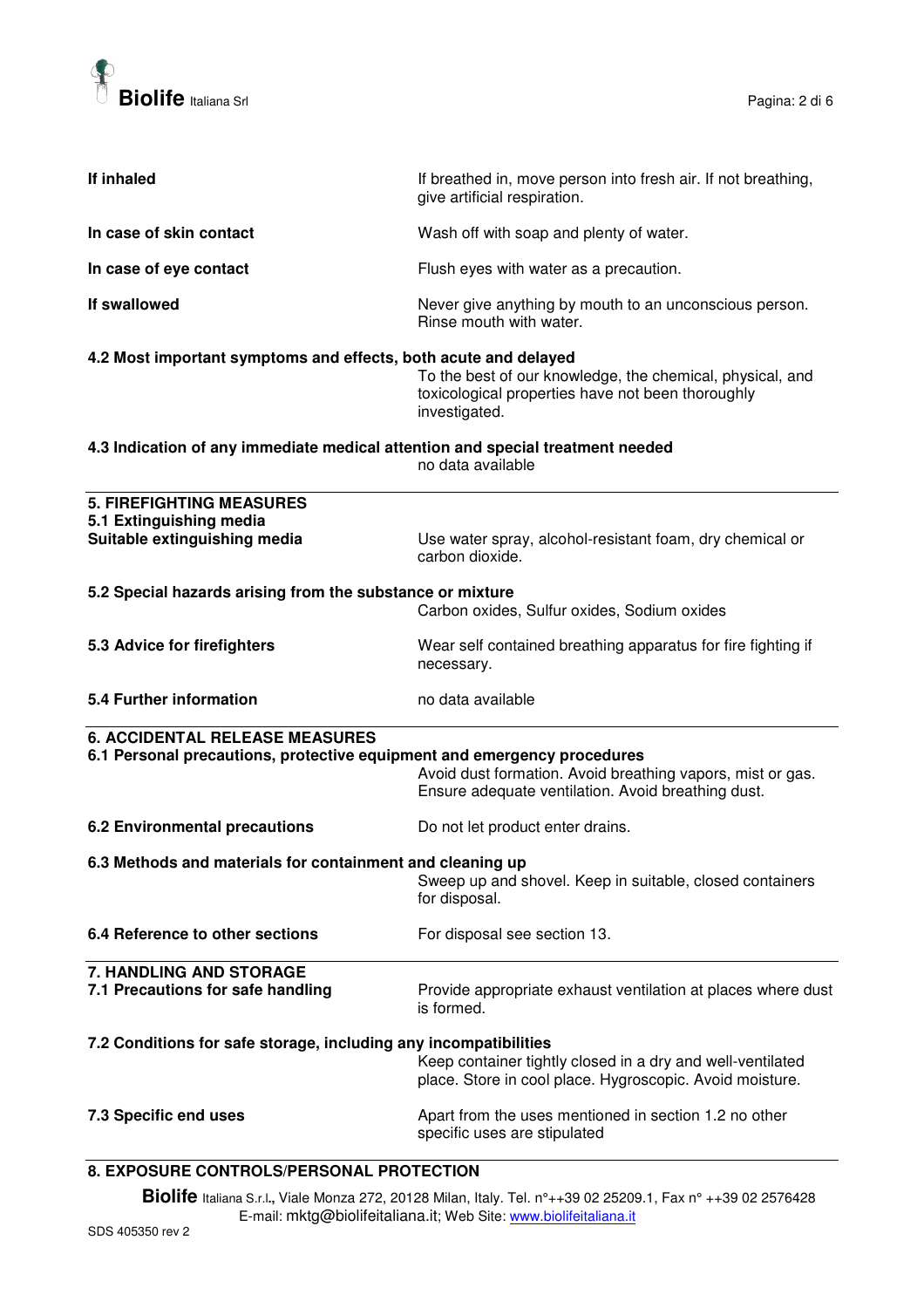

## **8.1 Control parameters Components with workplace control parameters**  It doesn't contain substances with occupational exposure limit value. **8.2 Exposure controls Appropriate engineering controls** Handle in accordance with good industrial hygiene and safety practice. **Personal protective equipment Eye/face protection Letter and EVE/face protection** Use equipment for eye protection tested and approved under appropriate government standards such as NIOSH (US) or EN 166(EU). **Skin protection Handle with gloves. Gloves must be inspected prior to use.** Handle with gloves. Gloves must be inspected prior to use. Use proper glove removal technique (without touching glove's outer surface) to avoid skin contact with this product. Dispose of contaminated gloves after use in accordance with applicable laws and good laboratory practices. Wash and dry hands. The selected protective gloves have to satisfy the specifications of EU Directive 89/686/EEC and the standard EN 374 derived from it. **Body Protection The type of protective equipment must be selected** according to the concentration and amount of the dangerous substance at the specific workplace. **Respiratory protection <b>Respiratory** Protection is not required. Where protection from nuisance levels of dusts are desired, use type P1 (EN 143) dust masks. Use respirators and components tested and approved under appropriate government standards such as NIOSH (US) or CEN (EU).

| <b>9. PHYSICAL AND CHEMICAL PROPERTIES</b>                |                                           |  |
|-----------------------------------------------------------|-------------------------------------------|--|
| 9.1 Information on basic physical and chemical properties |                                           |  |
| a) Appearance                                             | beige powder                              |  |
| b) Odour                                                  | no data available                         |  |
| c) Odour Threshold                                        | no data available                         |  |
| d) pH                                                     | $7.0 - 7.4$ at 25 °C at use concentration |  |
| e) Melting point/freezing                                 |                                           |  |
| point                                                     |                                           |  |
| Melting point/range:                                      | no data available                         |  |
| f) Initial boiling point and                              |                                           |  |
| boiling range                                             | no data available                         |  |
| g) Flash point                                            | no data available                         |  |
| h) Evapouration rate                                      | no data available                         |  |
| i) Flammability (solid, gas)                              | no data available                         |  |
| j) Upper/lower                                            |                                           |  |
| flammability or                                           |                                           |  |
| explosive limits                                          | no data available                         |  |
| k) Vapour pressure                                        | no data available                         |  |
| I) Vapour density                                         | no data available                         |  |
| m) Relative density                                       | no data available                         |  |
| n) Water solubility                                       | no data available                         |  |
| o) Partition coefficient: noctanol/                       |                                           |  |
| water                                                     | no data available                         |  |
|                                                           |                                           |  |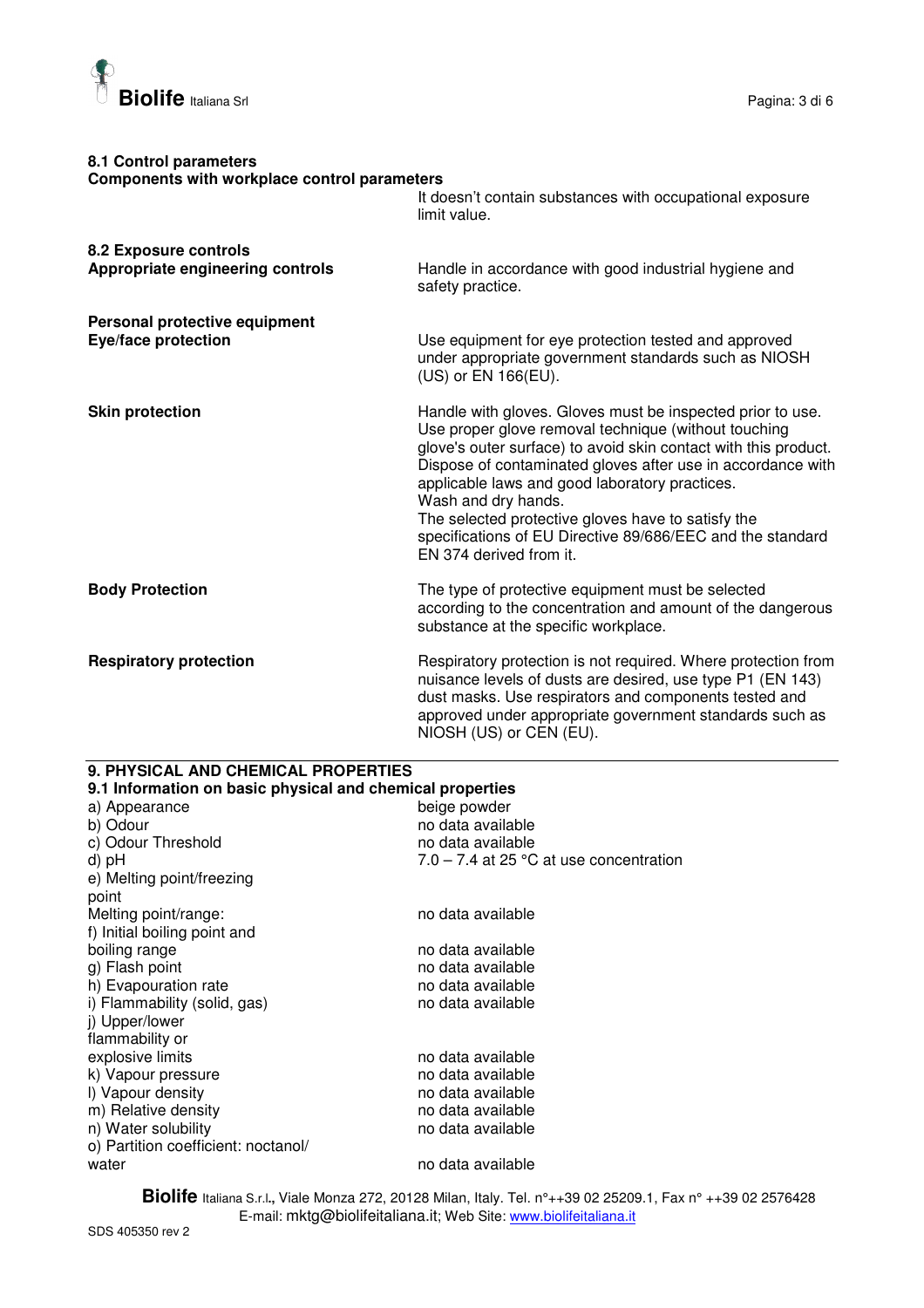

| p) Auto-ignition<br>temperature                    | no data available                                               |
|----------------------------------------------------|-----------------------------------------------------------------|
| q) Decomposition                                   |                                                                 |
|                                                    |                                                                 |
| temperature                                        | no data available                                               |
| r) Viscosity                                       | no data available                                               |
| s) Explosive properties                            | no data available                                               |
| t) Oxidizing properties                            | no data available                                               |
| 9.2 Other safety information                       | no data available                                               |
|                                                    |                                                                 |
| <b>10. STABILITY AND REACTIVITY</b>                |                                                                 |
| 10.1 Reactivity                                    | no data available                                               |
|                                                    |                                                                 |
| <b>10.2 Chemical stability</b>                     | no data available                                               |
| 10.3 Possibility of hazardous reactions            | no data available                                               |
|                                                    |                                                                 |
| 10.4 Conditions to avoid                           | no data available                                               |
| 10.5 Incompatible materials                        | Strong oxidizing agents                                         |
| 10.6 Hazardous decomposition products              | no data available                                               |
|                                                    |                                                                 |
| <b>11. TOXICOLOGICAL INFORMATION</b>               |                                                                 |
| 11.1 Information on toxicological effects          |                                                                 |
| <b>Acute toxicity</b>                              | no data available                                               |
| <b>Skin corrosion/irritation</b>                   | no data available                                               |
|                                                    |                                                                 |
| Serious eye damage/eye irritation                  | no data available                                               |
| Respiratory or skin sensitisation                  | no data available                                               |
| Germ cell mutagenicity                             | no data available                                               |
|                                                    |                                                                 |
| Carcinogenicity                                    | IARC: No component of this product present at levels            |
|                                                    | greater than or equal to 0.1% is identified as probable,        |
|                                                    | possible or confirmed human carcinogen by IARC.                 |
|                                                    |                                                                 |
| <b>Reproductive toxicity</b>                       | no data available                                               |
| Specific target organ toxicity - single exposure   |                                                                 |
|                                                    |                                                                 |
|                                                    | no data available                                               |
|                                                    |                                                                 |
| Specific target organ toxicity - repeated exposure |                                                                 |
|                                                    | no data available                                               |
| <b>Aspiration hazard</b>                           | no data available                                               |
|                                                    |                                                                 |
| <b>Potential health effects</b>                    |                                                                 |
| <b>Inhalation</b>                                  |                                                                 |
|                                                    | May be harmful if inhaled. Causes respiratory tract irritation. |
| Ingestion                                          | May be harmful if swallowed.                                    |
|                                                    |                                                                 |
| <b>Skin</b>                                        | May be harmful if absorbed through skin. Causes skin            |
|                                                    | irritation.                                                     |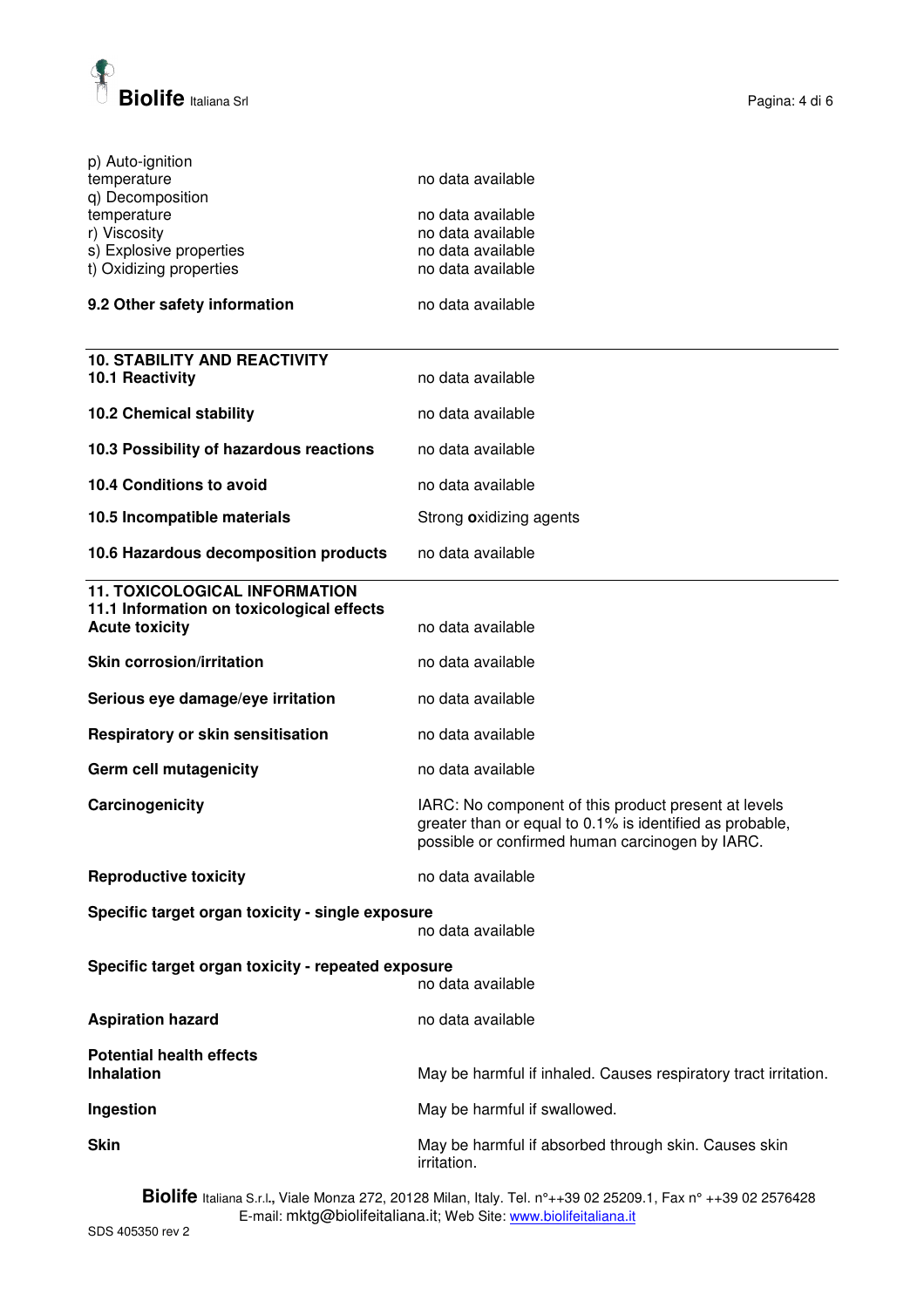

| <b>Eyes</b>                                                                          | May cause eye irritation                                                                                                        |
|--------------------------------------------------------------------------------------|---------------------------------------------------------------------------------------------------------------------------------|
| <b>Signs and Symptoms of Exposure</b>                                                | To the best of our knowledge, the chemical, physical, and<br>toxicological properties have not been thoroughly<br>investigated. |
| <b>Additional Information</b>                                                        | RTECS: no data available                                                                                                        |
| <b>12. ECOLOGICAL INFORMATION</b><br><b>12.1 Toxicity</b>                            | no data available                                                                                                               |
| 12.2 Persistence and degradability                                                   | no data available                                                                                                               |
| 12.3 Bioaccumulative potential                                                       | no data available                                                                                                               |
| 12.4 Mobility in soil                                                                | no data available                                                                                                               |
| 12.5 Results of PBT and vPvB assessment                                              | no data available                                                                                                               |
| 12.6 Other adverse effects                                                           | no data available                                                                                                               |
|                                                                                      |                                                                                                                                 |
| <b>13. DISPOSAL CONSIDERATIONS</b><br>13.1 Waste treatment methods<br><b>Product</b> | Offer surplus and non-recyclable solutions to a licensed<br>disposal company.                                                   |
| <b>Contaminated packaging</b>                                                        | Dispose of as unused product.                                                                                                   |
| <b>14. TRANSPORT INFORMATION</b><br>14.1 UN number                                   | ADR/RID: - IMDG: - IATA: -                                                                                                      |
| 14.2 UN proper shipping name                                                         | ADR/RID: Not dangerous goods<br>IMDG: Not dangerous goods<br>IATA: Not dangerous goods                                          |
| 14.3 Transport hazard class(es)                                                      | ADR/RID: - IMDG: - IATA: -                                                                                                      |
| 14.4 Packaging group                                                                 | ADR/RID: - IMDG: - IATA: -                                                                                                      |
| <b>14.5 Environmental hazards</b>                                                    | ADR/RID: no IMDG Marine pollutant: no IATA: no                                                                                  |

#### **15. REGULATORY INFORMATION**

This safety datasheet complies with the requirements of Regulation (EC) No. 1907/2006.

#### **15.1 Safety, health and environmental regulations/legislation specific for the substance or mixture**  no data available

| <b>15.2 Chemical Safety Assessment</b> | no data available |
|----------------------------------------|-------------------|
|----------------------------------------|-------------------|

# **16. OTHER INFORMATION Text of H-code(s) mentioned in Section 3**  Acute Tox.<br>
H302 **Acute Toxicity**<br>
Harmful if swa

Harmful if swallowed.